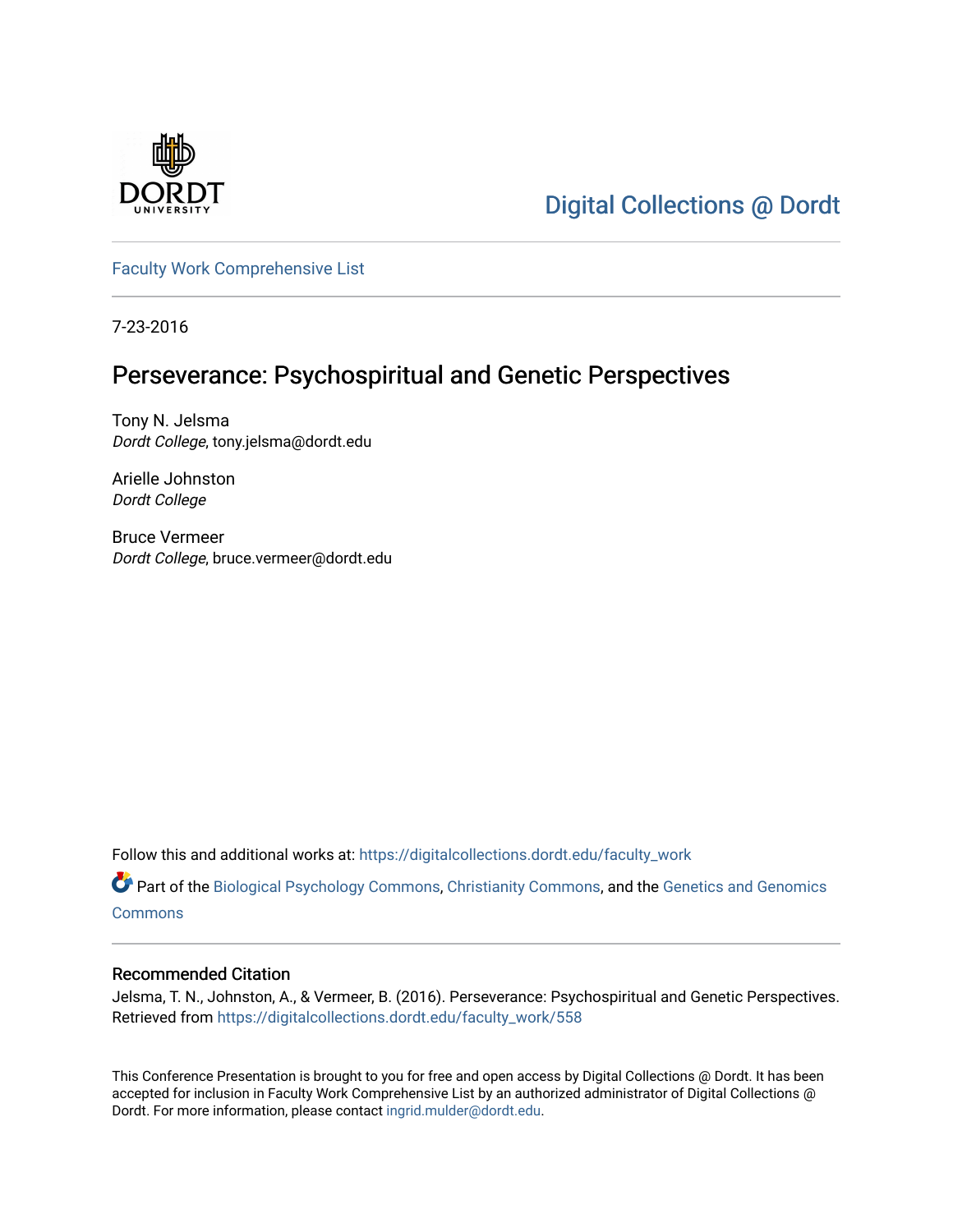#### Perseverance: Psychospiritual and Genetic Perspectives

#### **Abstract**

Perseverance constitutes a quality that motivates humankind to press onward usually in the face of significant adversity and resistance. Perseverance is also important in the Christian life. The apostle Paul, using athletic training metaphors, frequently urges his readers to persevere in the faith, even describing his own life as a fight and a race (2 Tim.4:7). Yet, certain groups of people seem to possess a greater measure of perseverance than others have. We are therefore led to ask, "Can our ability to persevere be, in God's providence, at least partly genetically influenced?"

#### Keywords

research, perseverance, spiritual, personality, genes, nature and nurture

#### **Disciplines**

Biological Psychology | Christianity | Genetics and Genomics

#### **Comments**

Co-presented at the annual meeting of the American Scientific Affiliation in Azusa, California on July 23, 2016. The presentation was based upon a senior research project conducted by biology major Arielle Johnston during the 2015-16 academic year.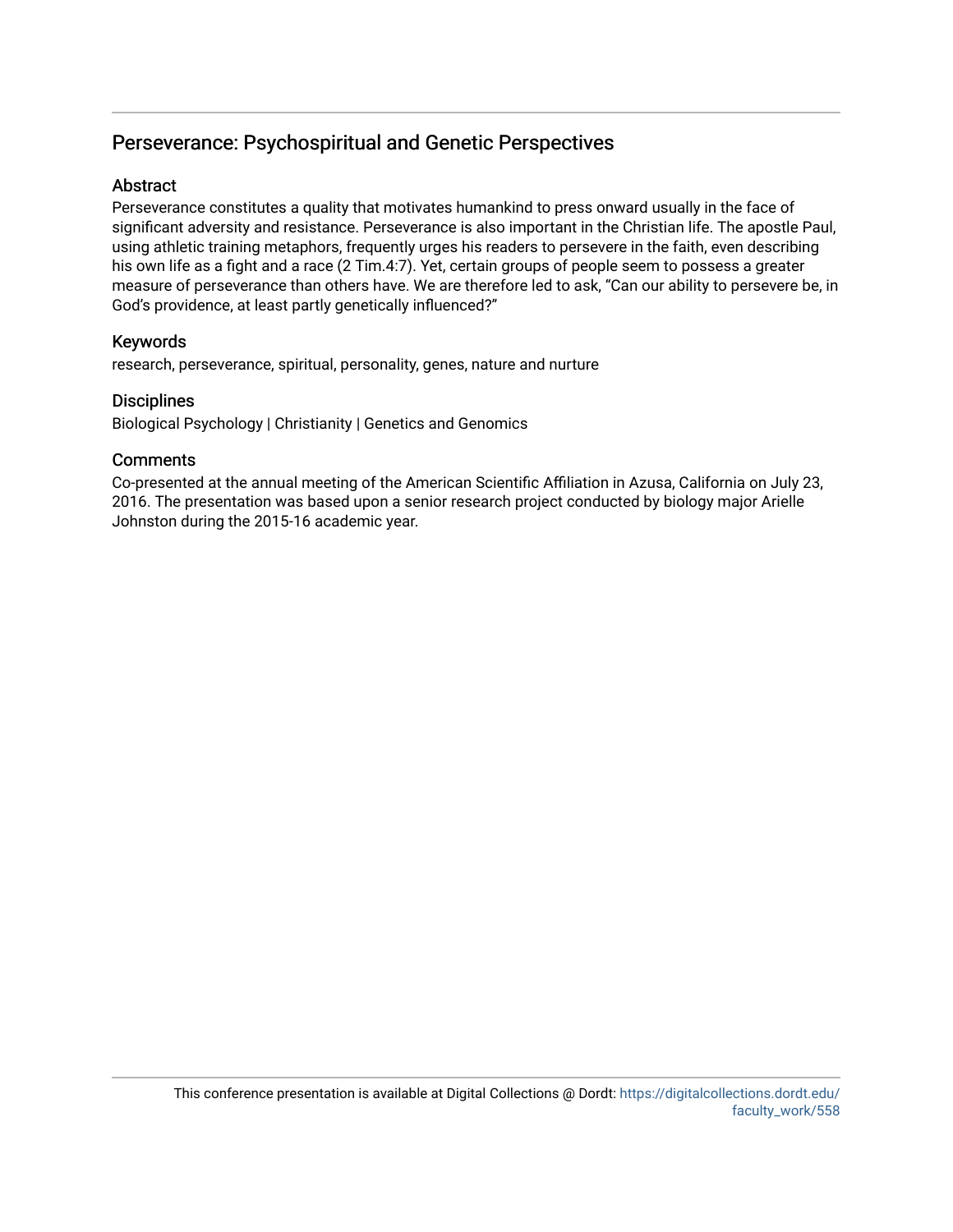# Perseverance: Psychospiritual and Genetic Perspectives

TONY JELSMA, ARIELLE JOHNSTON, AND BRUCE VERMEER DORDT COLLEGE, SIOUX CENTER, IA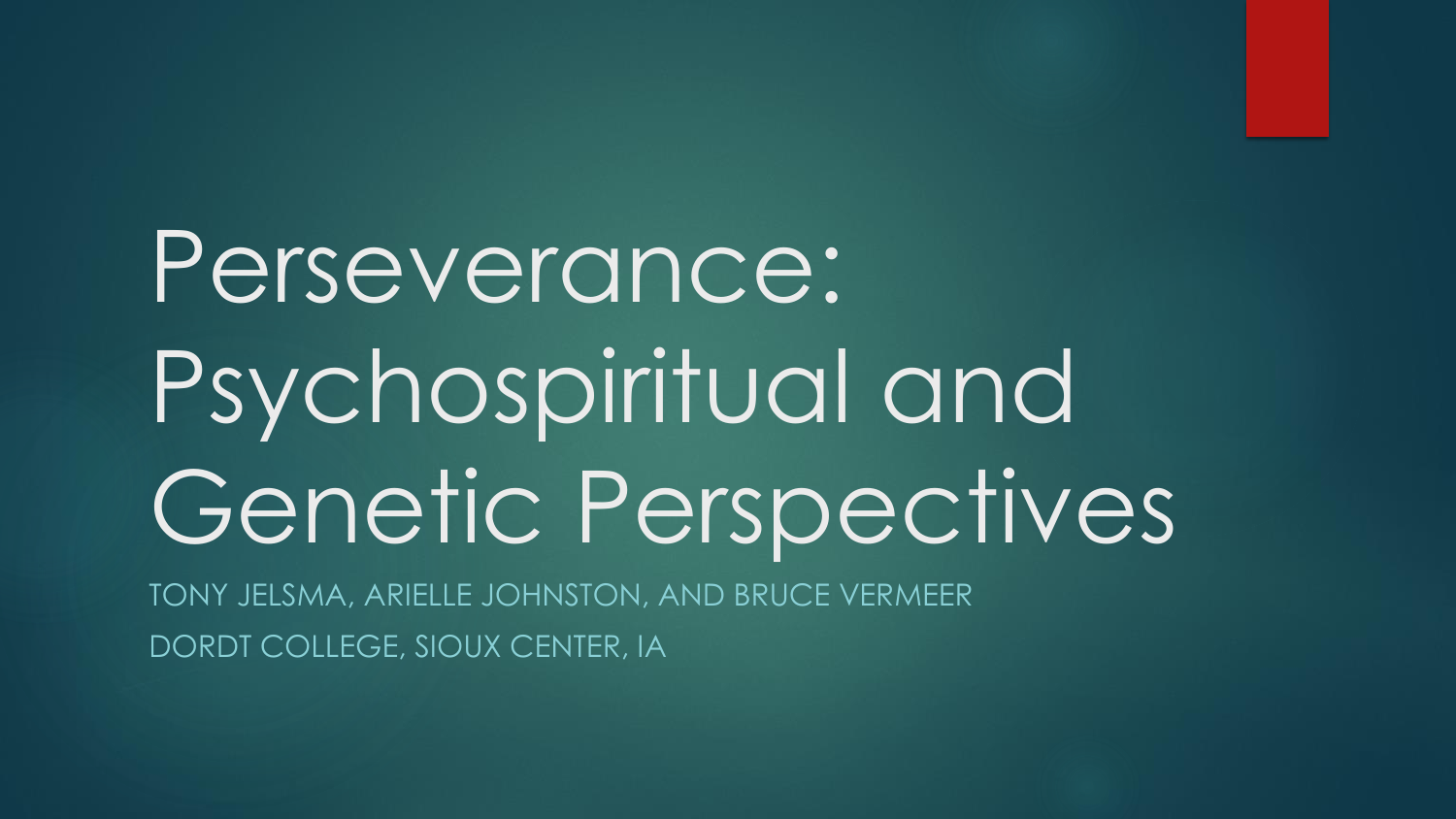### Perseverance

Def: Internal trait that motivates us, despite challenges **Perseverance is important in our Christian life In "Perseverance of the saints": Unique to believers Paul: Athletic metaphors** Example: 2 Timothy 4:7-8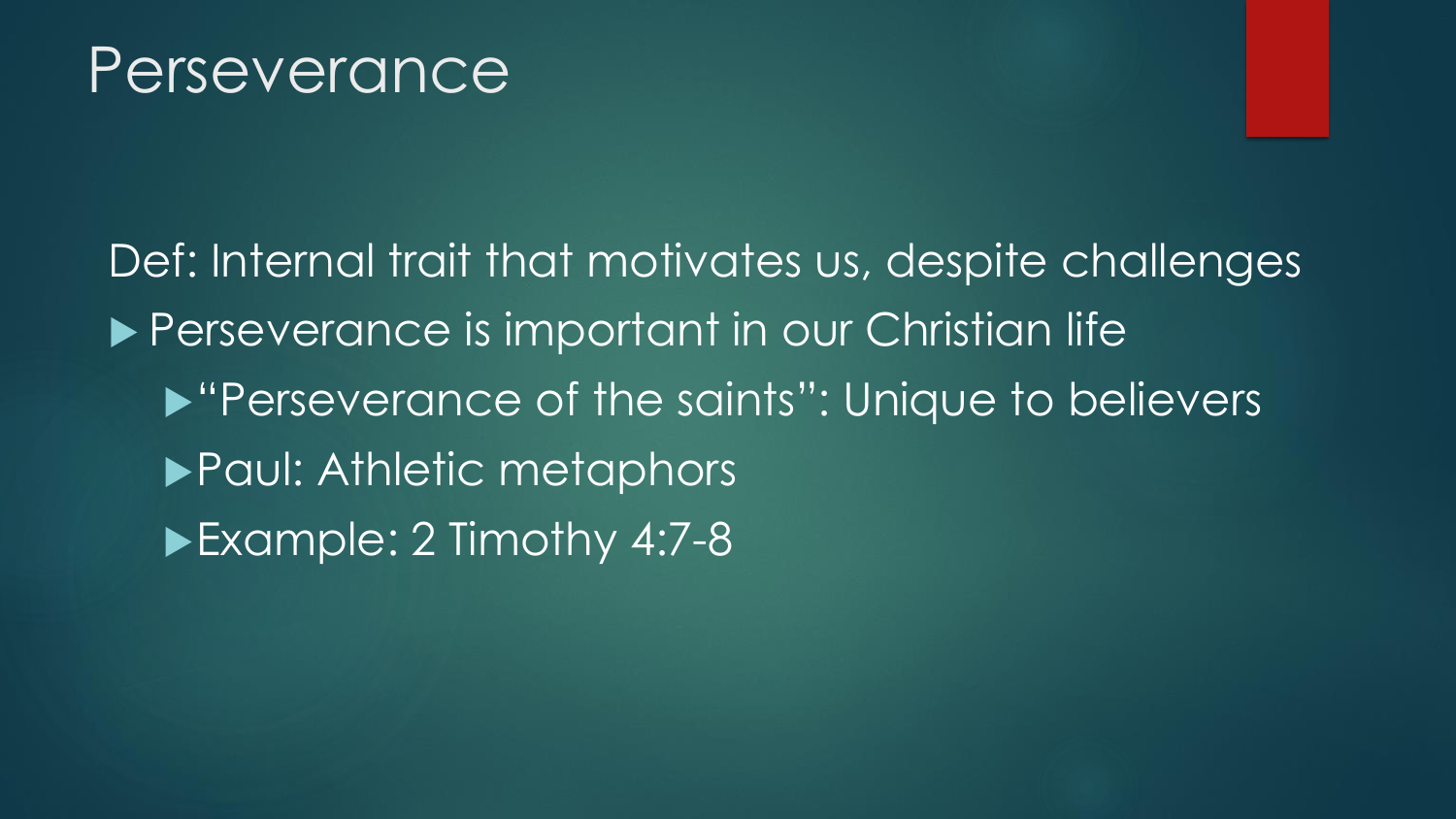# Early psychology & perseverance

Wm. James' challenge  $\blacktriangleright$  Freud: Naturalistic perspective  $\rightarrow$  drive theory ▶F. & G. Allport: Personality traits = neurological structures (nature) + environmental factors (nurture)  $\rightarrow$  trait theory

▶ Currently: "The Big Five" personality factors (McCrae & Costa, 1987)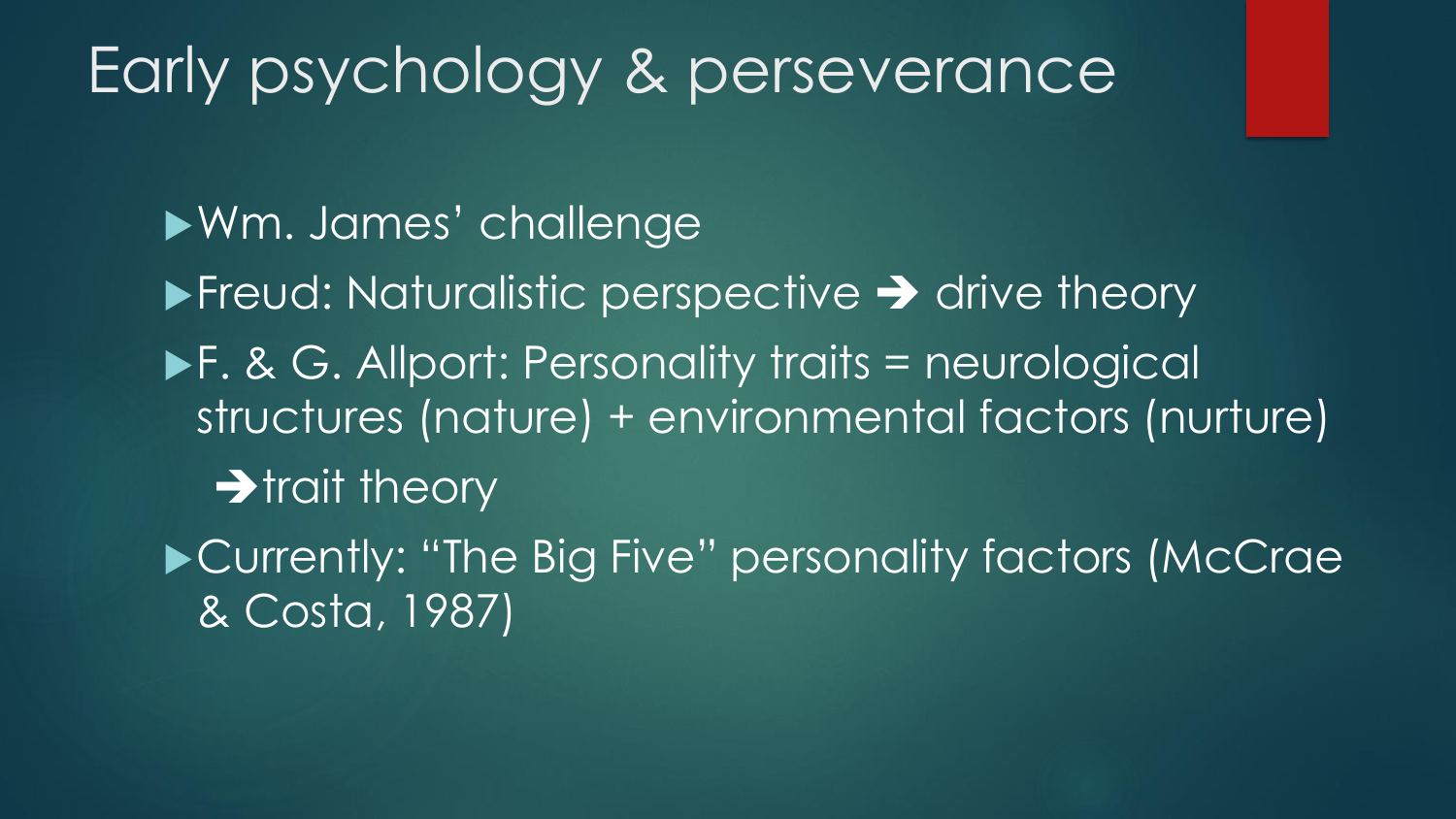# "The Big Five" personality factors

**Neuroticism Extraversion** ▶ Openness Agreeableness ▶ Conscientiousness (includes perseverance)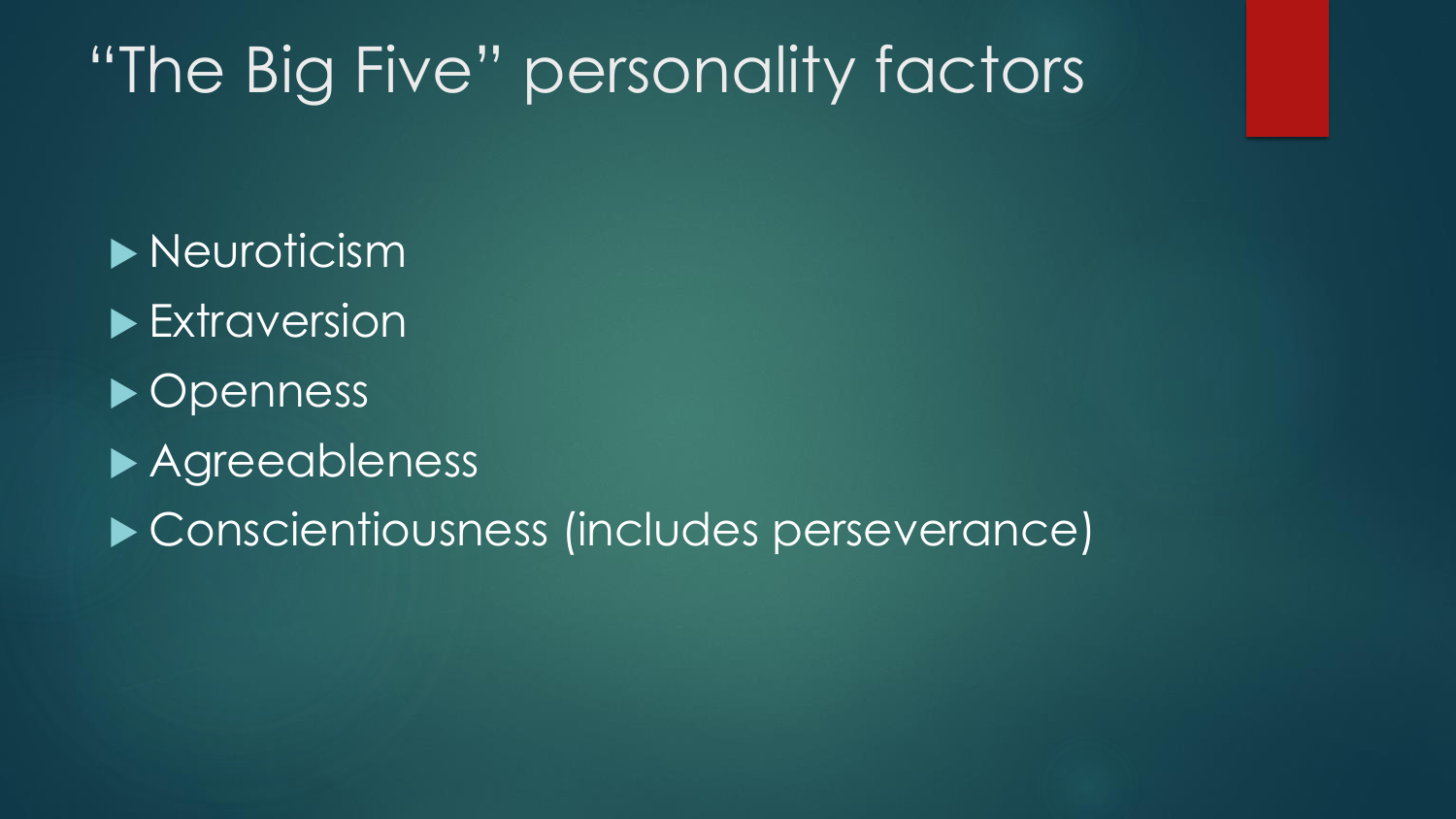### Measurement of perseverance

#### Duckworth et al. (2007)

- ▶ Grit = "perseverance and passion for long-term goals" (p. 1087)
- ▶ Short Grit Scale (Grit-S) questionnaire
- ▶ Collective results = high correlation between grit and Big Five Conscientiousness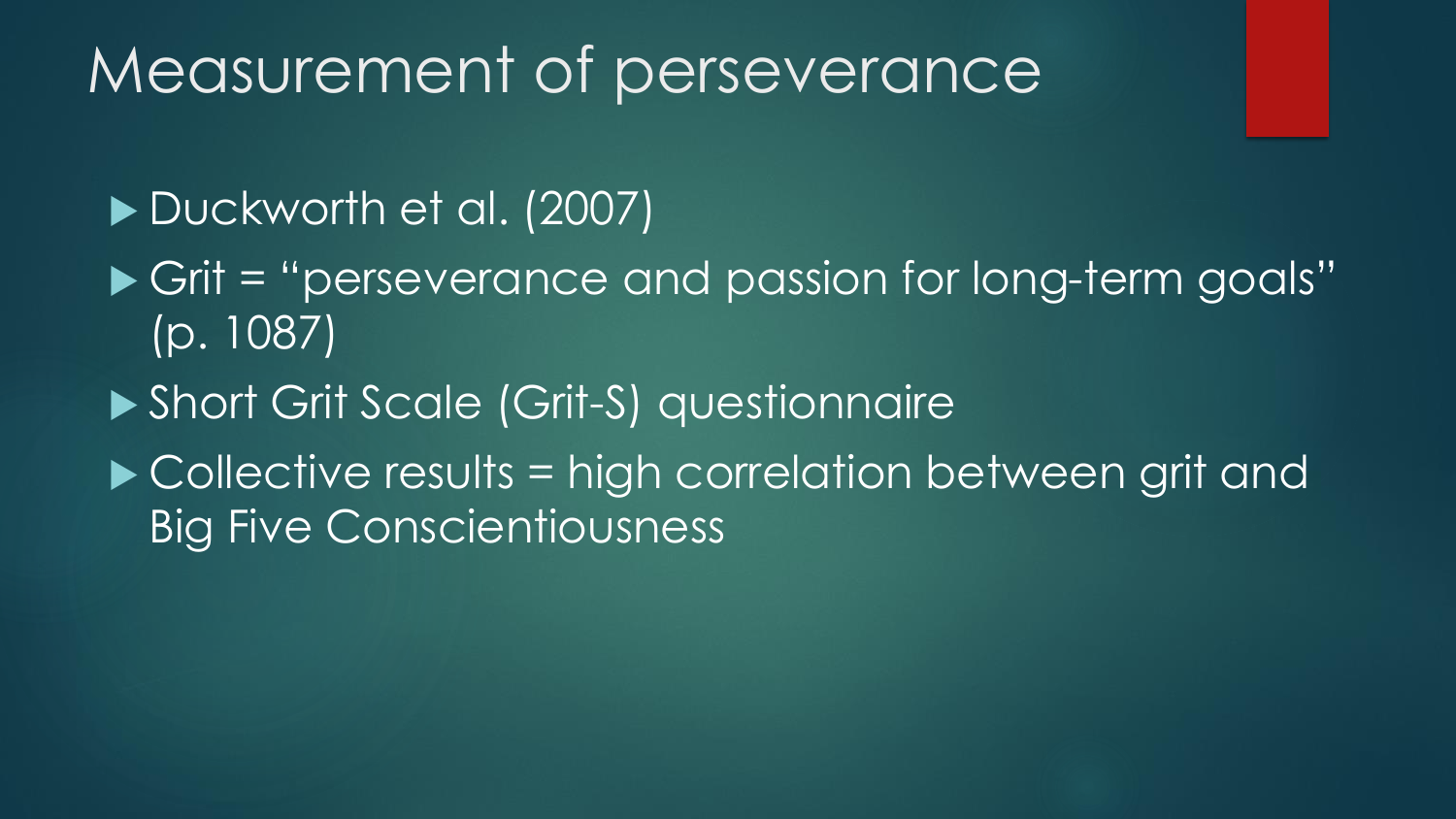# Biology & perseverance

▶ What is the biological basis of perseverance? How malleable is our perseverance? ▶ Do we have a genetic predisposition to persevere?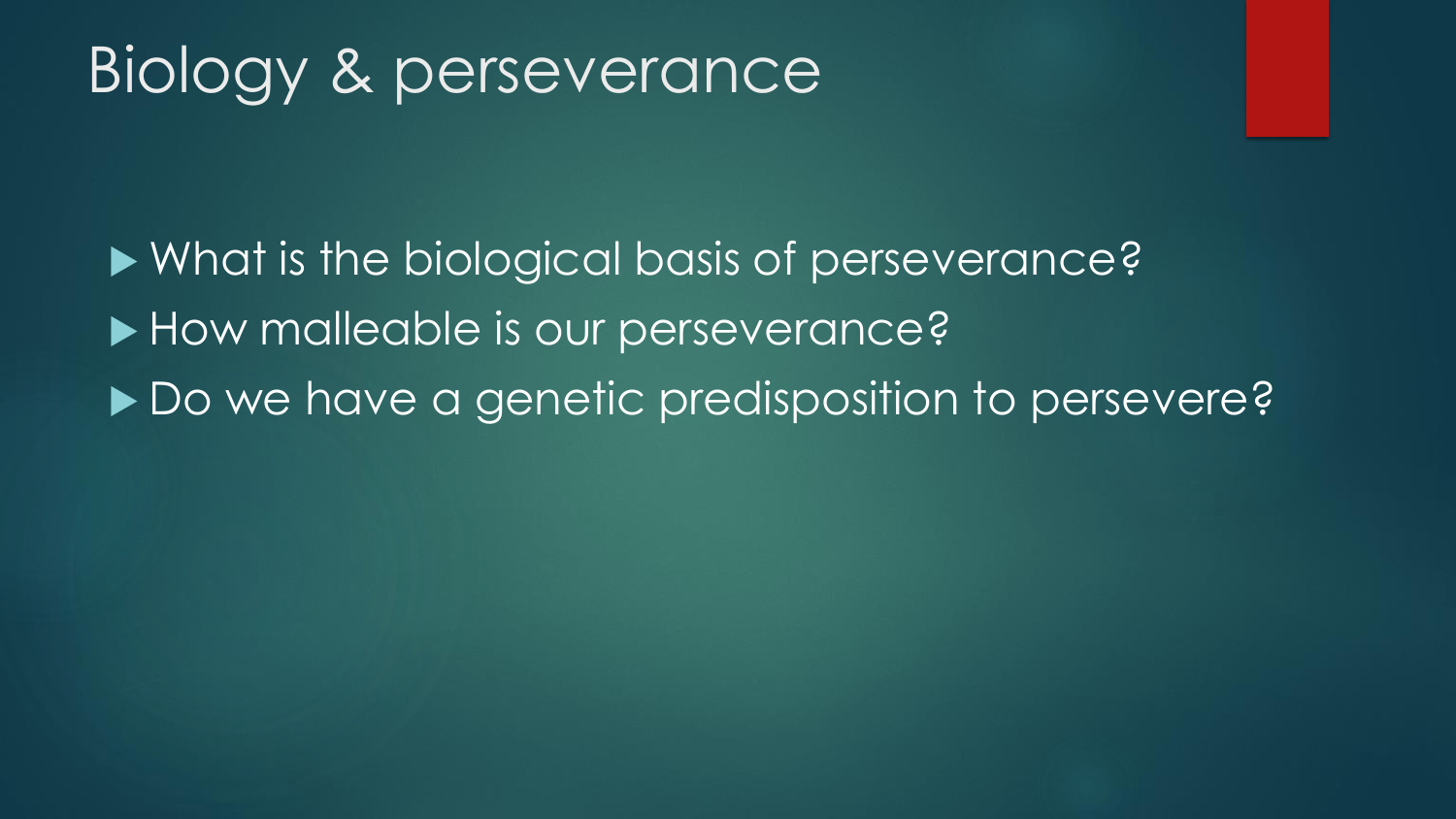# Biology & perseverance

Experiences influence neuronal development: Reorganizing neural pathways Increasing and strengthening synapses **Neurogenesis in the hippocampus Involved in learning and memory**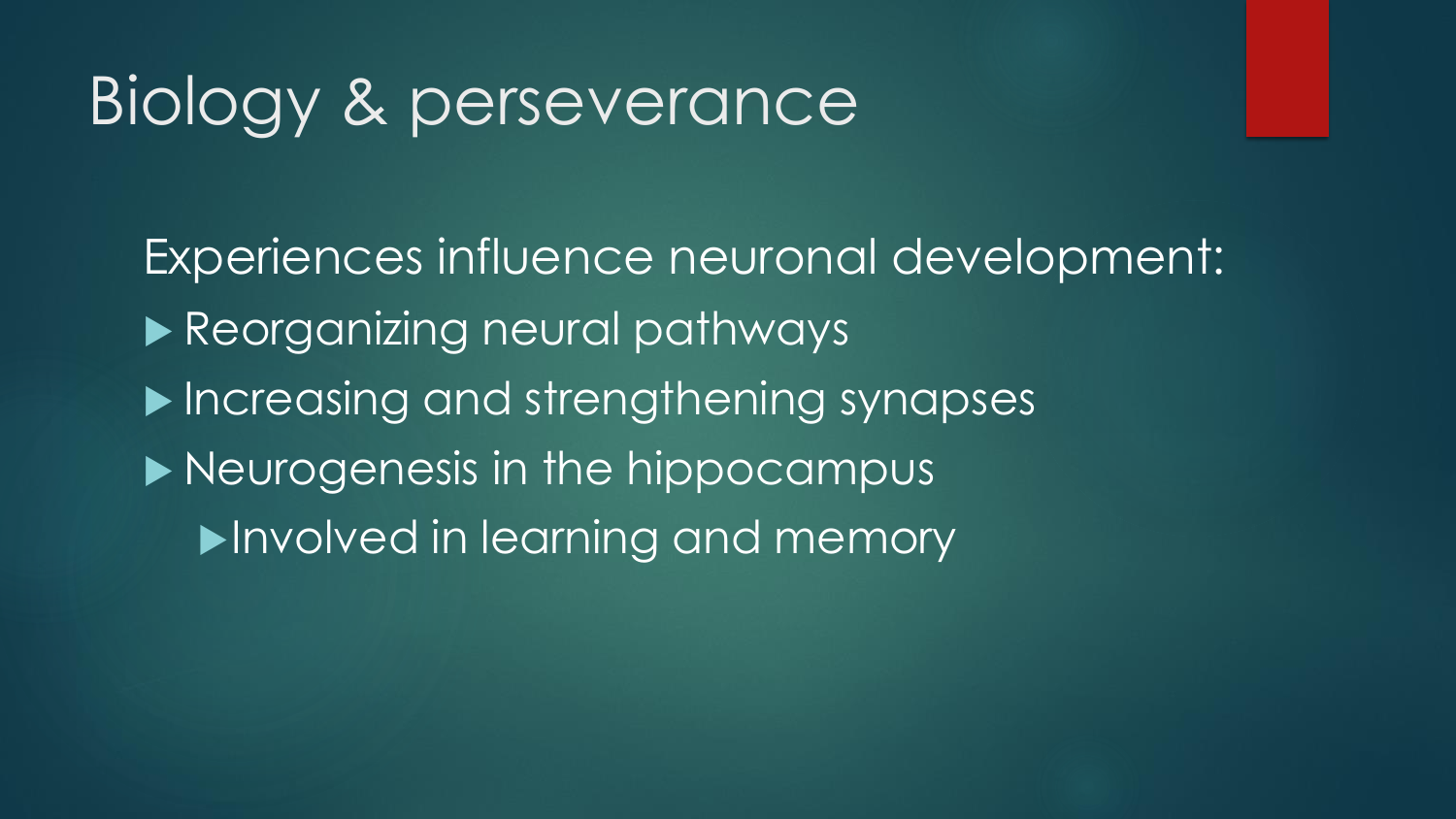# Genes are regulated in response to experiences

Changes at the level of the gene:  $\blacktriangleright$  Neurotransmitter binding alters gene expression ▶ Emotional stress increases cortisol levels At low levels stress it is motivating At high levels it inhibits neurogenesis, impairs memory formation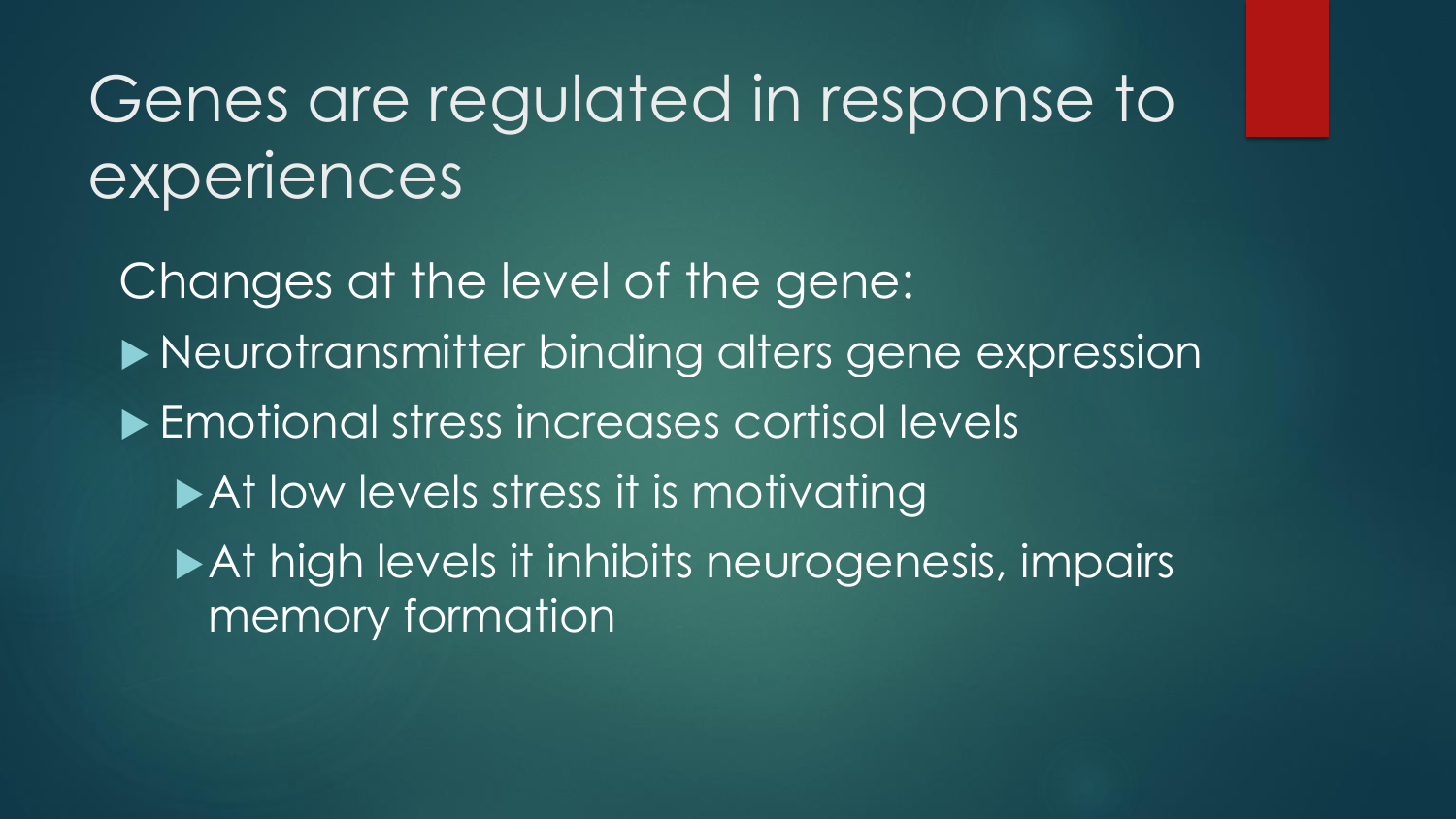### Long-term behavioral effects

Epigenetic effects are less malleable: ▶ Severe or persistent experiences modify chromatin ▶ DNA is chemically modified **Histone modification** ▶ Genes are stably turned on/off to change our behavior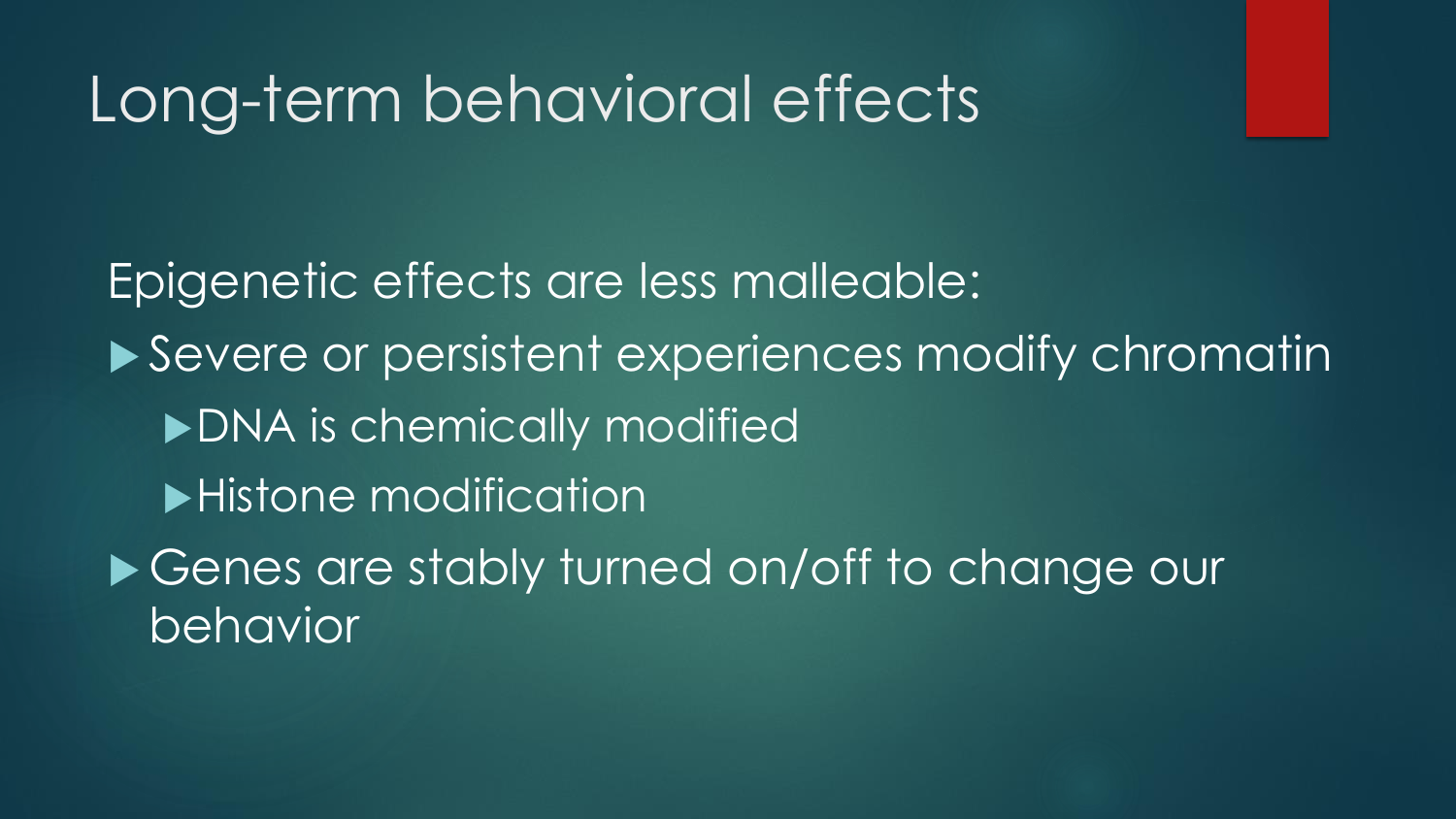# Is there a genetic component to our behavior?

Differences in gene sequences appear to affect behavior

 DRD4 – Novelty-seeking behavior and ADHD ▶ COMT – Cognition and emotional processing

Thus the interaction of genetics and experience impacts our behavior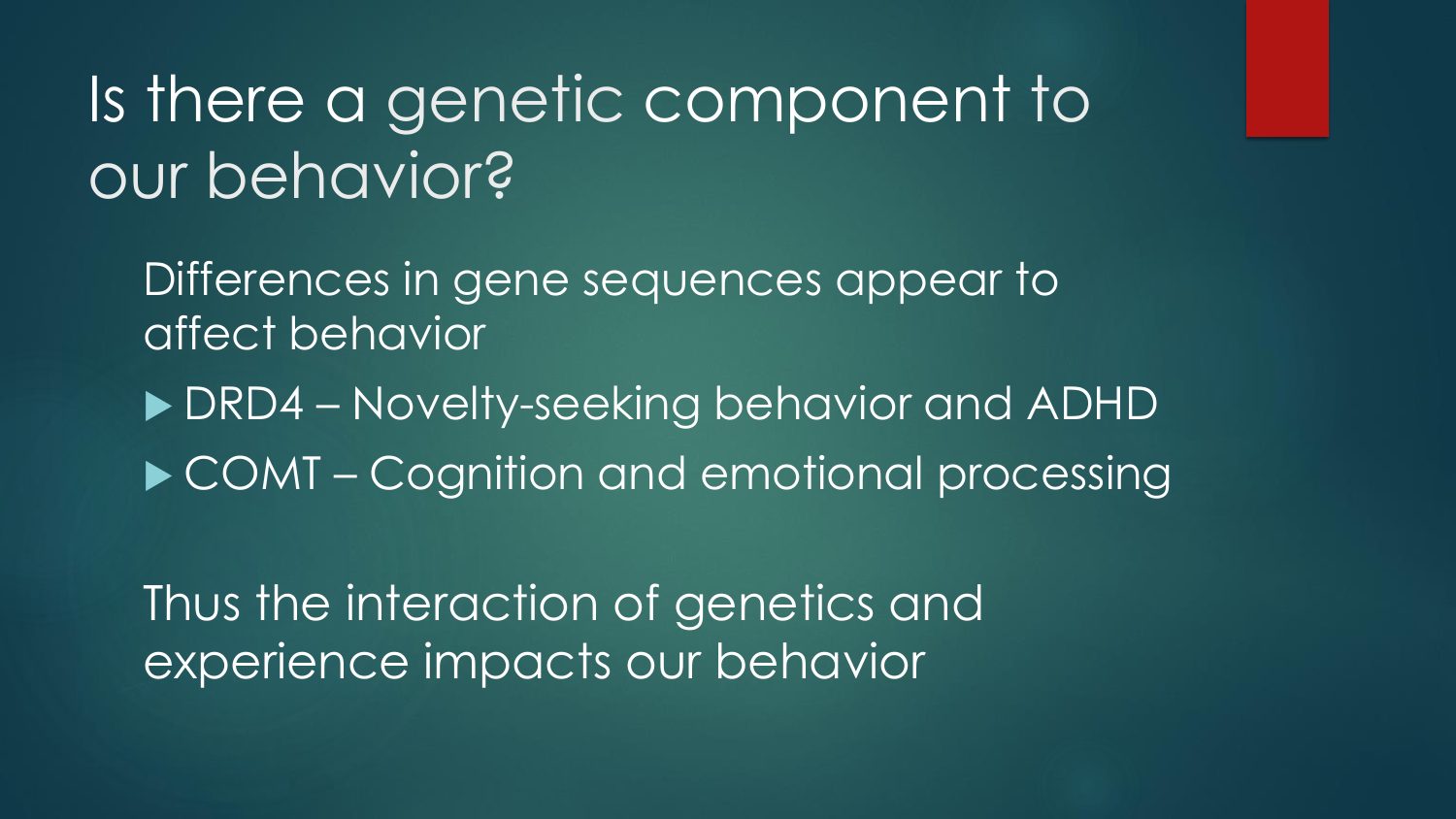### Does aldosterone affect behavior?

 Aldosterone: Mineralocorticoid that regulates blood pressure via sodium retention at the kidney ▶ Research suggested a connection to athletic ability Aldosterone receptors (MR) also in the hippocampus

 Might aldosterone affect athletic ability by acting on the brain?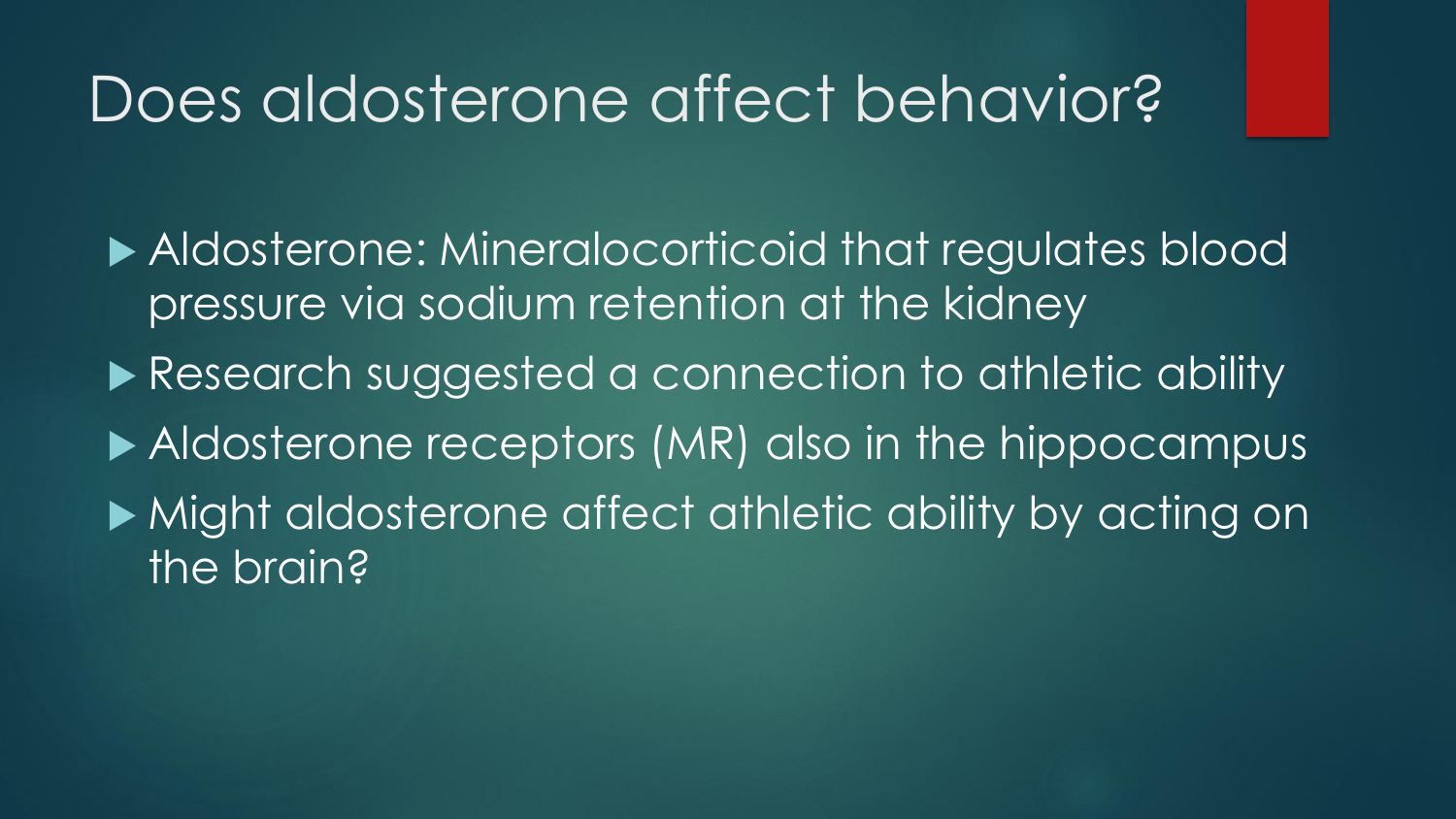### Does aldosterone affect behavior?

 $\blacktriangleright$  Mice lacking MR in the forebrain display impaired learning (Berger et al., 2006)

 MR variants in *women* affect their optimism and sense of hopelessness (Klok et al., 2011)

▶ Variant rs5534 was associated with negative memory bias after a significant adverse life event (Vogel et al., 2014)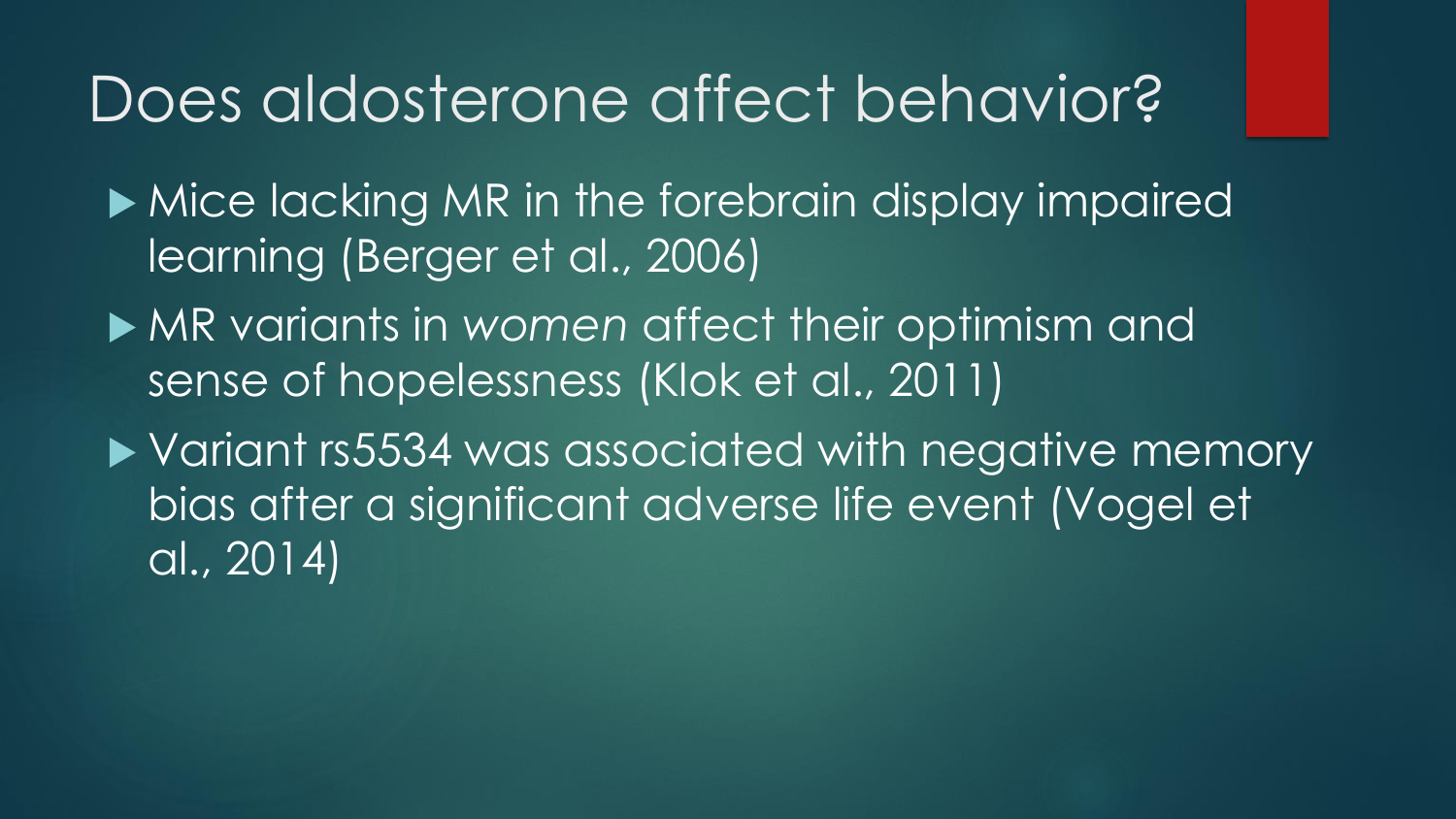# Study: Does the aldosterone receptor (MR) affect perseverance?

- If rs5534 is associated with negative memory bias, could this impact perseverance?
- ▶ 116 Dordt students gave DNA samples and filled out a questionnaire to measure perseverance
- DNA was tested for their variant of rs5534
- ▶ Did genotype correlate with perseverance?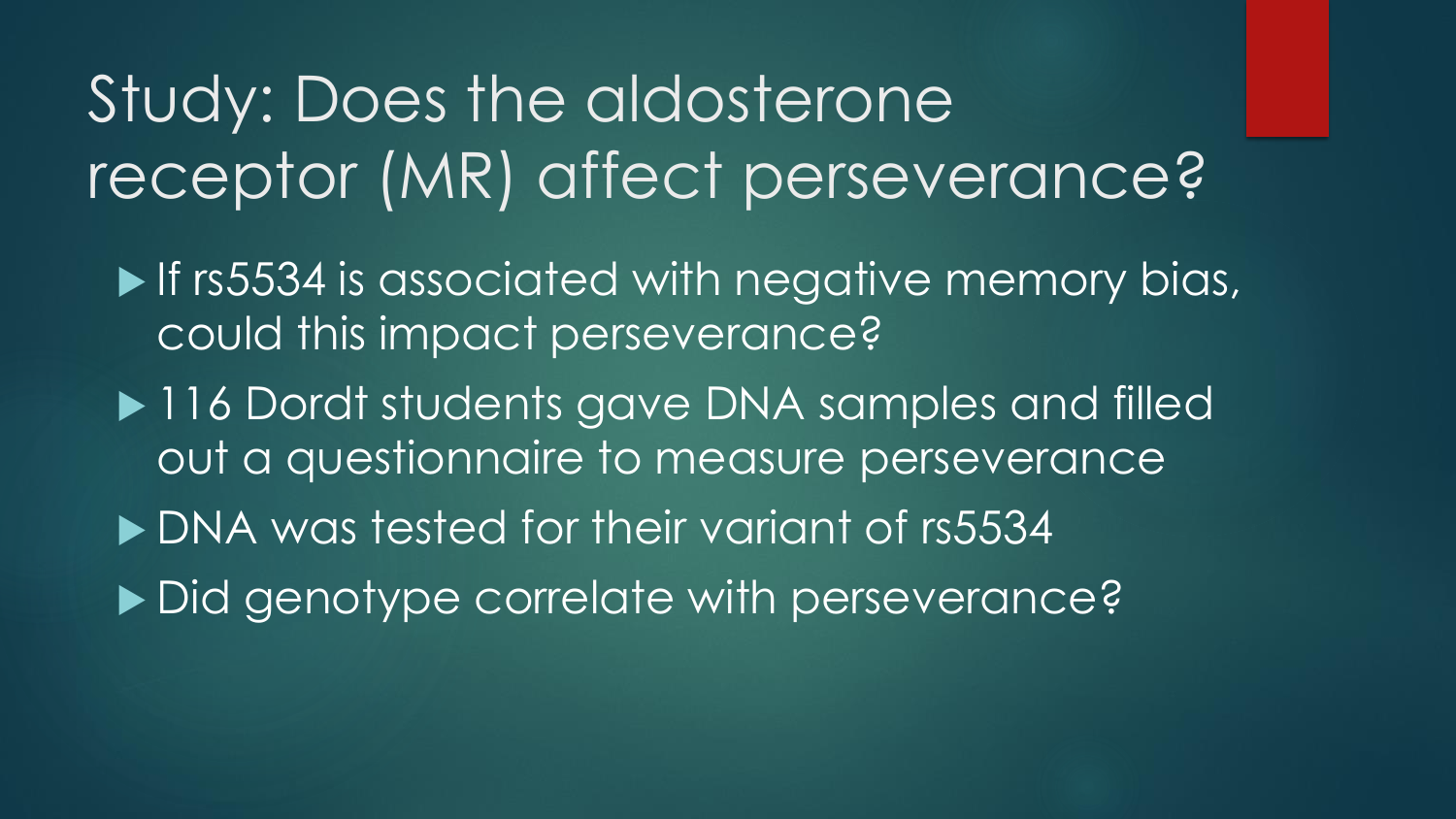# No correlation between genotype and Grit-S score (1-5)

| <b>Genotype:</b> | <b>AA</b> | AG   | <b>GG</b> |
|------------------|-----------|------|-----------|
| Total            |           | 105  |           |
| Grit average     | 3.48      | 3.35 | 3.54      |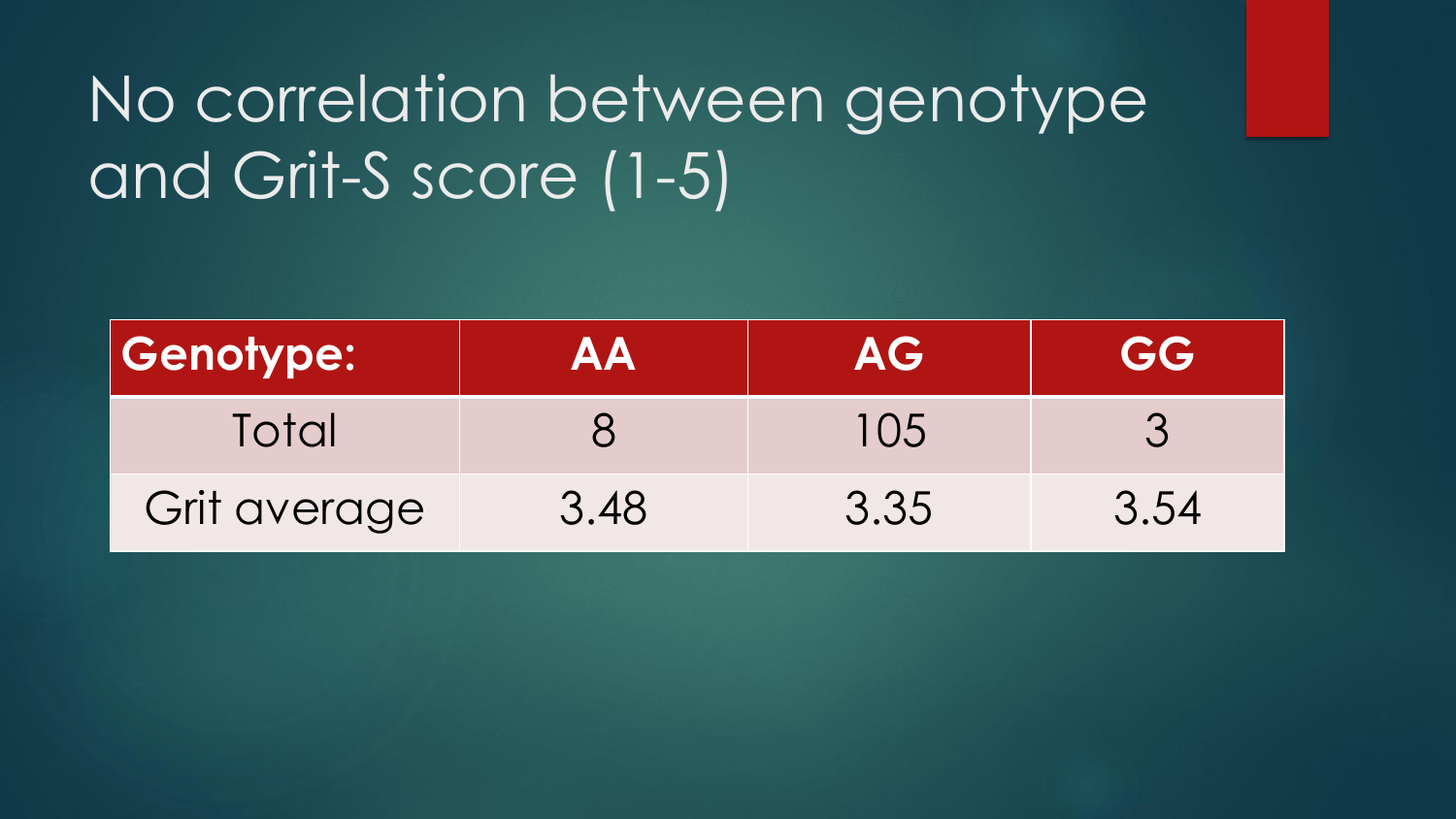# Surprising finding

| <b>Genotype</b> | AA | AG  | GG |
|-----------------|----|-----|----|
| Expected        | 32 | 58  |    |
| Observed        |    | 105 |    |

**Far more heterozygotes than expected** ▶ Is there a selection effect? At what level?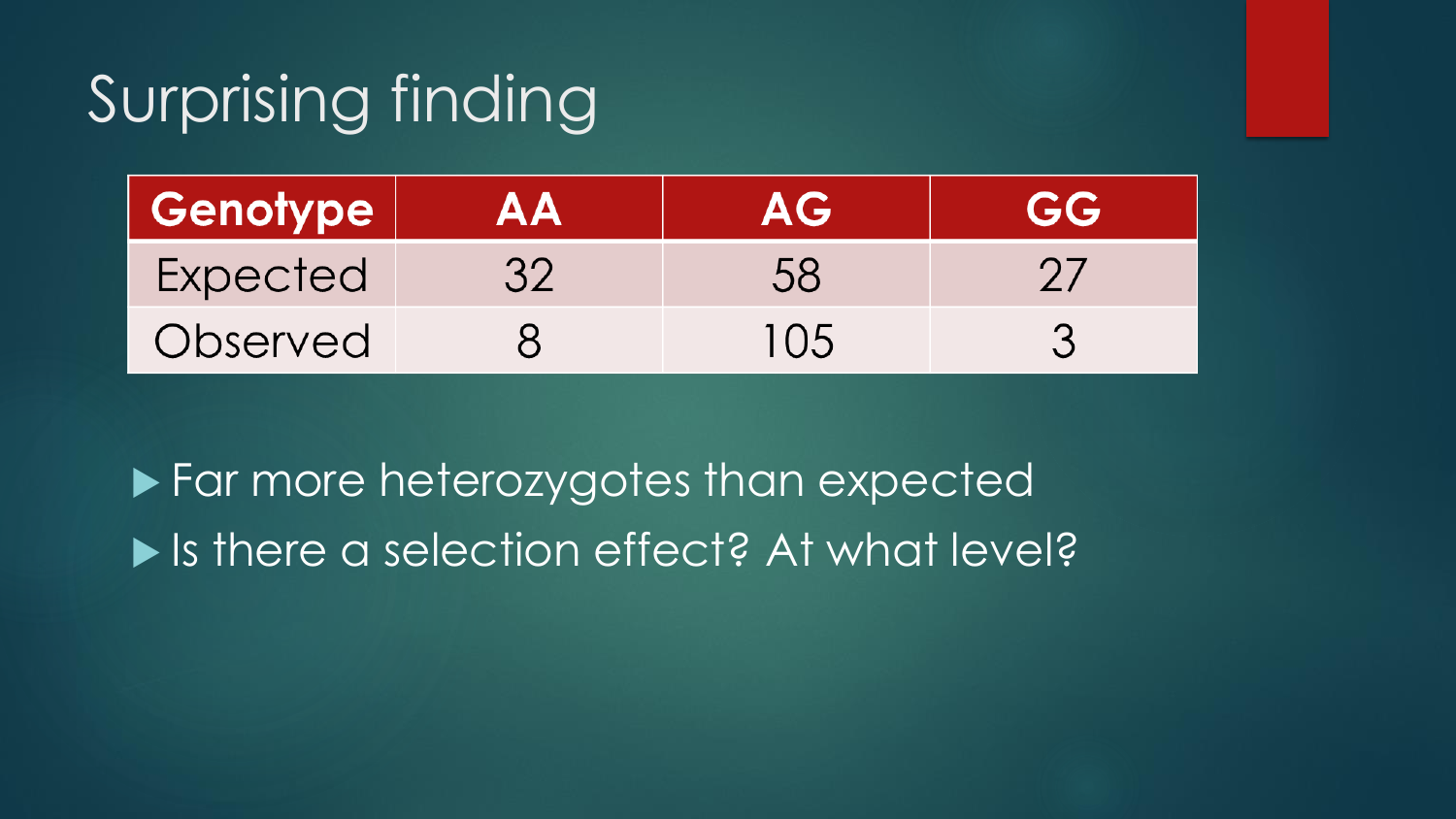### Is there a selection effect?

Dordt students are not a "random sample" ▶ Is there selection for (private) college students? How would the results compare with: ▶ People not in college? Students at a secular institution? **•Christians** Non-Christians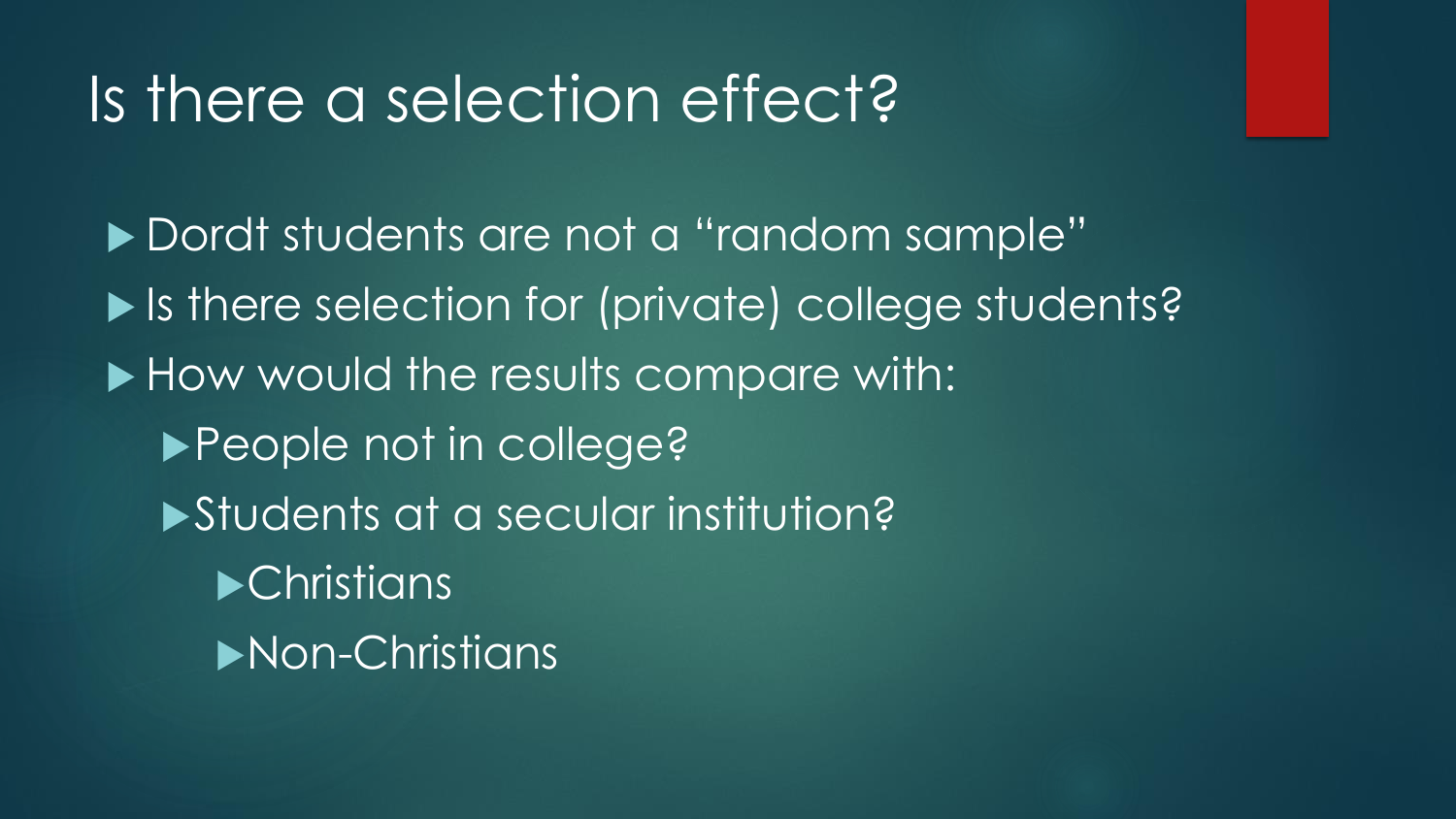# Genetics and Christian faith

▶ Could God in his providence use genetics to influence Christian faith and life?

- **Lewis & Bates (2013) claim a genetic basis for** "religiosity"
	- Need for community
	- Existential certainty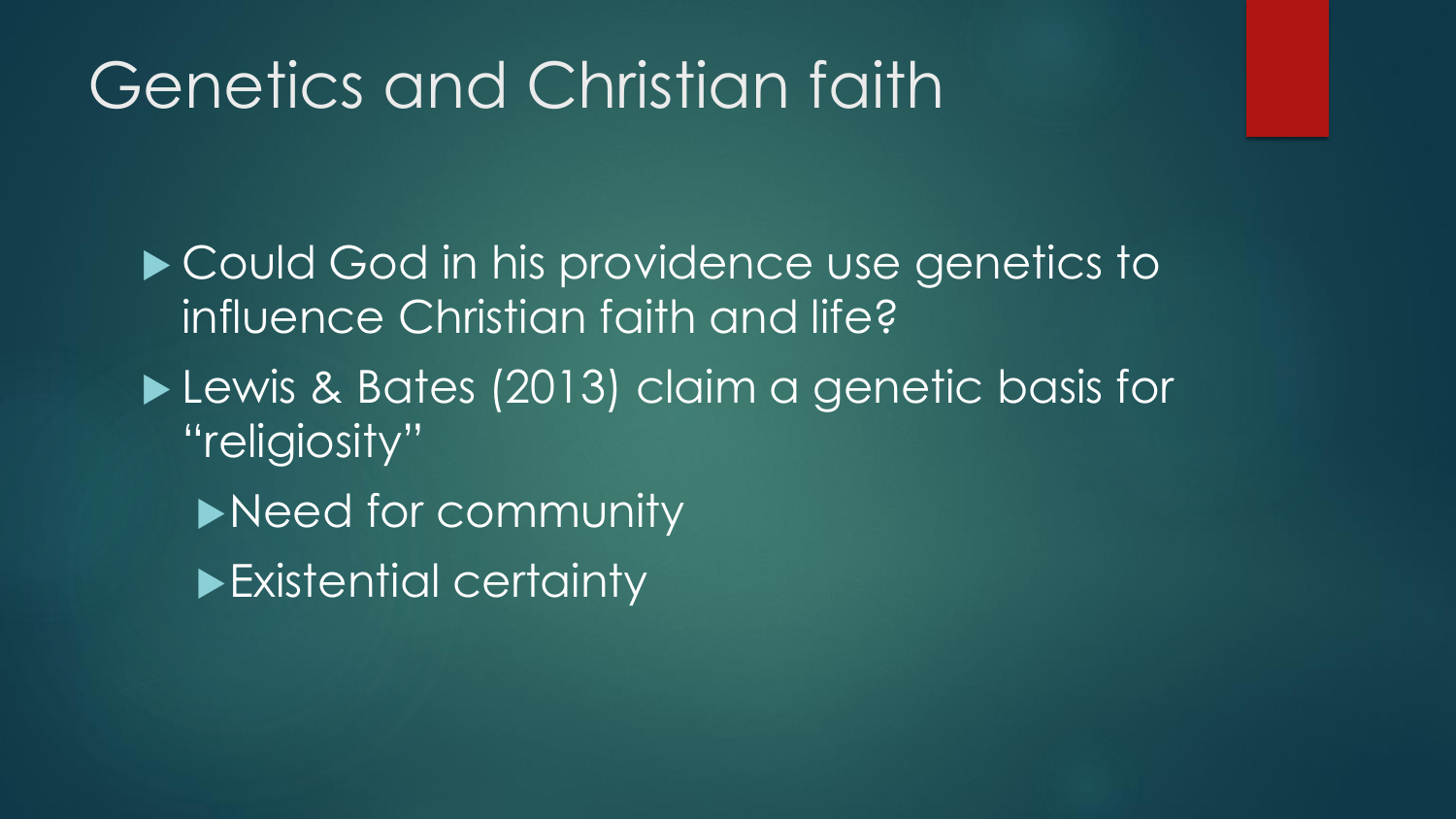# Caveats to this study

1. Unknown effect of the sequence variant on protein levels/function

- **Protein sequence is not affected**
- No evidence for changes in protein levels
- **Nis variant might be linked to a separate,** functional variant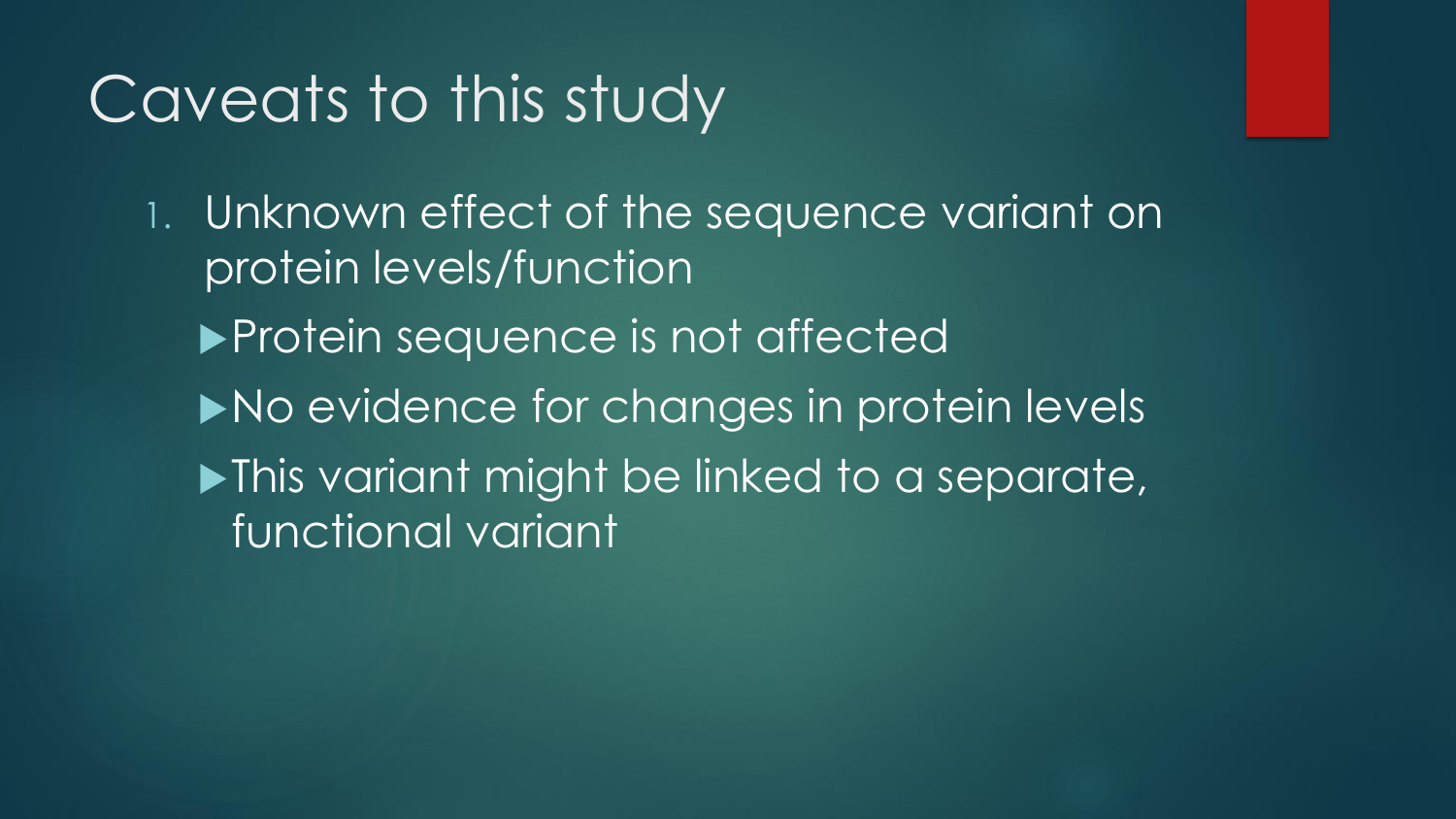# Caveats to this study

1. Unknown effect of the sequence variant on protein levels/function

- 2. Many environmental conditions impact private Christian college attendance:
	- **Finances**
	- ▶ Educational background **Competing interests**